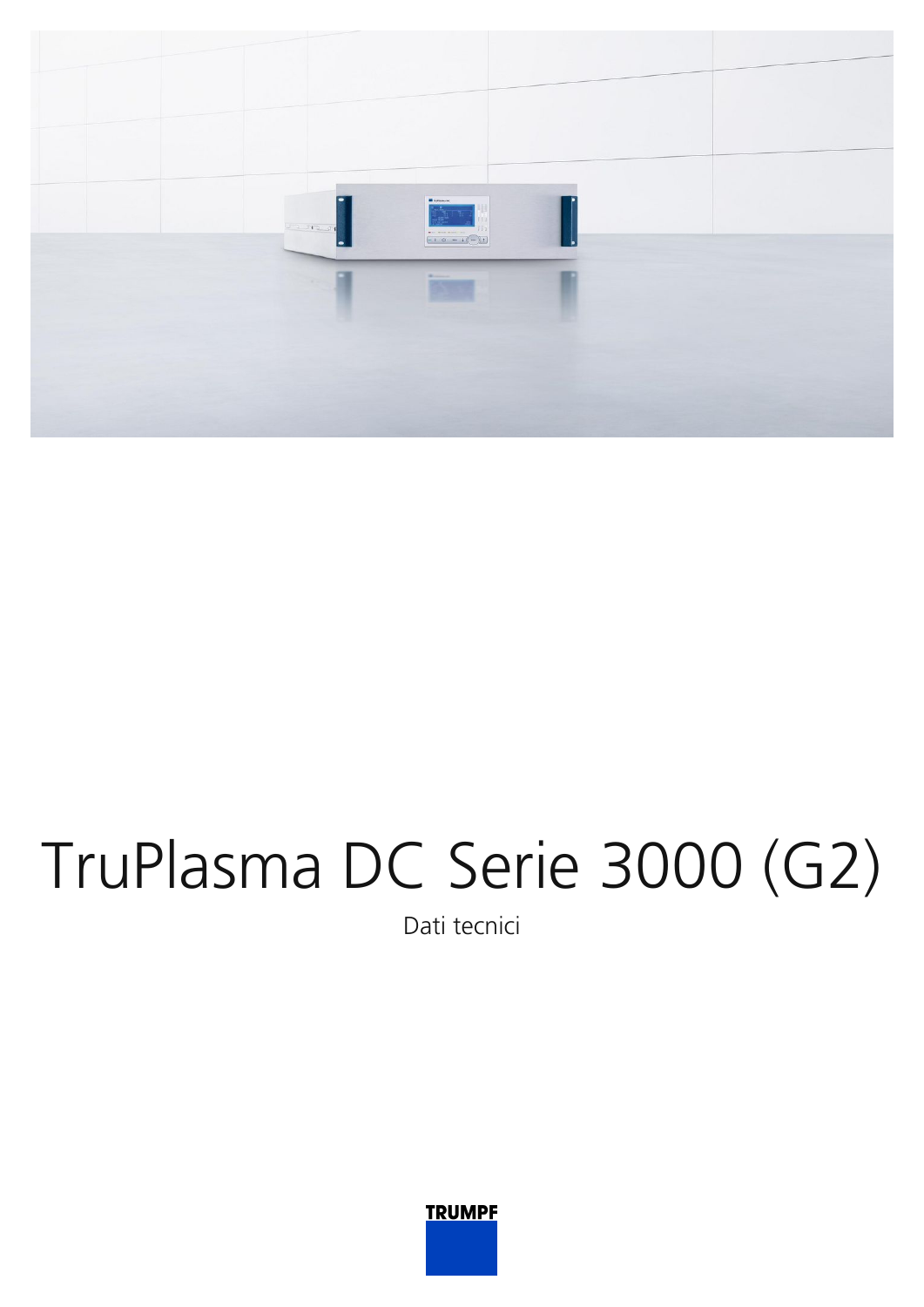|                                                            | <b>TruPlasma DC 3020</b><br>(G2) | TruPlasma DC 3030<br>(G2) | <b>TruPlasma DC 3040</b><br>(G2) |
|------------------------------------------------------------|----------------------------------|---------------------------|----------------------------------|
| <b>USCITA</b>                                              |                                  |                           |                                  |
| POTENZA NOMINALE                                           | 20 kW                            | 30 kW                     | 40 kW                            |
| CORRENTE DI USCITA MASSIMA                                 | $50A$ eff                        | 75 A eff                  | 100 A eff                        |
| TENSIONE DI USCITA MASSIMA                                 | 1000 V eff                       | 1000 V eff                | 1000 V eff                       |
| PARAMETRI SCARICA AD ARCO                                  |                                  |                           |                                  |
| FREQUENZA MASSIMA DI<br>MANIFESTAZIONE SCARICHE AD<br>ARCO | 8000 1/s                         | 8000 1/s                  | 8000 1/s                         |
| <b>ENERGIA ARC</b>                                         | $<$ 0,3 mJ/kW                    | $<$ 0,3 mJ/kW             | $<$ 0,3 mJ/kW                    |
| TEMPO DI TRATTAMENTO DELLA<br>SCARICA AD ARCO              | $<$ 0,1 $\mu$ s                  | $< 0, 1 \,\mu s$          | $<$ 0,1 µs                       |
| <b>TENSIONI D'INNESCO</b>                                  |                                  |                           |                                  |
| CON MECCANISMO AUSILIARIO<br>D'ACCENSIONE                  | 1500 V                           | 1500 V                    | 1500 V                           |
| SENZA MECCANISMO AUSILIARIO<br><b>D'ACCENSIONE</b>         | 1000 V                           | 1000 V                    | 1000 V                           |
| DATI DI COLLEGAMENTO ALLA<br><b>RETE</b>                   |                                  |                           |                                  |
| TENSIONE DI RETE                                           | (±10%) 360 V - 528 V             | 3x 360 V - 528 V          | 3x 360 V - 528 V                 |
| FREQUENZA DI RETE                                          | 50 Hz - 60 Hz                    | 50 Hz - 60 Hz             | 50 Hz - 60 Hz                    |
| <b>INTERFACCE DI</b><br><b>COMUNICAZIONE</b>               |                                  |                           |                                  |
| ANALOGICO/DIGITALE                                         | Sì                               | Sì                        | Sì                               |
| RS 232 / RS 485                                            | Sì                               | Sì                        | Sì                               |
| <b>PROFIBUS</b>                                            | Sì                               | Sì                        | Sì                               |
| ETHERCAT                                                   | Sì                               | Sì                        | Sì                               |
| <b>DEVICENET</b>                                           | Sì                               | Sì                        | Sì                               |
| <b>ALLOGGIAMENTO</b>                                       |                                  |                           |                                  |
| PESO                                                       | 45 kg                            | 65 kg                     | 65 kg                            |
| TIPO DI PROTEZIONE IP                                      | 40                               | 40                        | 40                               |
| <b>REQUISITI DI</b><br><b>RAFFREDDAMENTO</b>               |                                  |                           |                                  |
| REFRIGERANTE                                               | Acqua                            | Acqua                     | Acqua                            |
| PRESSIONE MAX DELL'ACQUA                                   | 7 bar                            | 7 bar                     | 7 bar                            |
| DIFFERENZA MIN. DI PRESSIONE                               | $1,5$ bar                        | $1,5$ bar                 | $1,5$ bar                        |
| PORTATA MIN.                                               | 4 l/min                          | 8 l/min                   | 8 l/min                          |
| TEMPERATURA REFRIGERANTE                                   | 20 °C - 35 °C                    | 20 °C - 35 °C             | 20 °C - 35 °C                    |
| <b>DATI DI ALLACCIAMENTO CC</b>                            |                                  |                           |                                  |
| QUANTITÀ DI TERMINALI                                      | 3                                | 3                         | 3                                |
| CORRENTE NOMINALE /<br>TERMINALE                           | 35 A                             | 53 A                      | 53 A                             |
| <b>IN GENERALE</b>                                         |                                  |                           |                                  |
| RENDIMENTO TOTALE                                          | 90 %                             | 90 %                      | 90 %                             |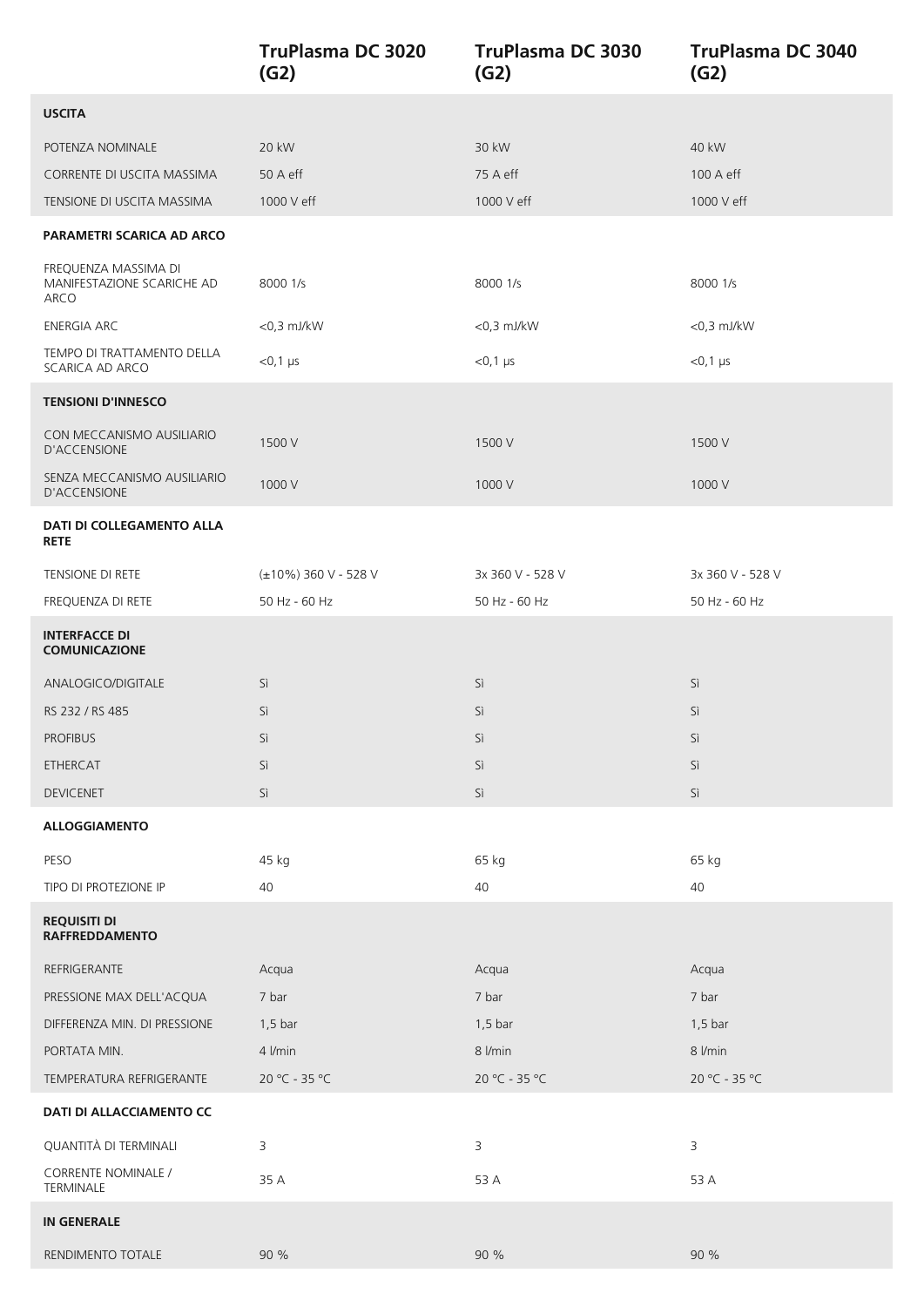|                              | TruPlasma DC 3020<br>(G2) | TruPlasma DC 3030<br>(G2)       | TruPlasma DC 3040<br>(G2)       |
|------------------------------|---------------------------|---------------------------------|---------------------------------|
| CERTIFICATI / STANDARD       | <b>CE</b>                 | <b>CE</b>                       | <b>CE</b>                       |
| <b>CONDIZIONI AMBIENTALI</b> |                           |                                 |                                 |
| TEMPERATURA ESTERNA          | $5^{\circ}$ C             | $5^{\circ}$ C - 45 $^{\circ}$ C | $5^{\circ}$ C - 45 $^{\circ}$ C |
| UMIDITÀ DELL'ARIA            | $5\% - 85\%$              | $5\% - 85\%$                    | $5% - 85%$                      |
| PRESSIONE BAROMETRICA        | 860 kPa - 1060 kPa        | 860 kPa - 1060 kPa              | 860 kPa - 1060 kPa              |
|                              |                           |                                 |                                 |

|                                                            | <b>TruPlasma DC 3060</b><br>(G2) | <b>TruPlasma DC 3080</b><br>(G2) | <b>TruPlasma DC 3120</b><br>(G2) |
|------------------------------------------------------------|----------------------------------|----------------------------------|----------------------------------|
| <b>USCITA</b>                                              |                                  |                                  |                                  |
| POTENZA NOMINALE                                           | 60 W                             |                                  |                                  |
| CORRENTE DI USCITA MASSIMA                                 | 150 A eff                        |                                  |                                  |
| TENSIONE DI USCITA MASSIMA                                 | 1000 V eff                       |                                  |                                  |
| PARAMETRI SCARICA AD ARCO                                  |                                  |                                  |                                  |
| FREQUENZA MASSIMA DI<br>MANIFESTAZIONE SCARICHE AD<br>ARCO | 8000 1/s                         |                                  |                                  |
| <b>ENERGIA ARC</b>                                         | $<$ 0,3 mJ/kW                    |                                  |                                  |
| TEMPO DI TRATTAMENTO DELLA<br>SCARICA AD ARCO              | $<$ 0,1 $\mu$ s                  |                                  |                                  |
| <b>TENSIONI D'INNESCO</b>                                  |                                  |                                  |                                  |
| CON MECCANISMO AUSILIARIO<br><b>D'ACCENSIONE</b>           | 1500 V                           |                                  |                                  |
| SENZA MECCANISMO AUSILIARIO<br>D'ACCENSIONE                | 1000 V                           |                                  |                                  |
| DATI DI COLLEGAMENTO ALLA<br><b>RETE</b>                   |                                  |                                  |                                  |
| TENSIONE DI RETE                                           | 3x 360 V - 528 V                 |                                  |                                  |
| FREQUENZA DI RETE                                          | 50 Hz - 60 Hz                    |                                  |                                  |
| <b>INTERFACCE DI</b><br><b>COMUNICAZIONE</b>               |                                  |                                  |                                  |
| ANALOGICO/DIGITALE                                         |                                  |                                  |                                  |
| RS 232 / RS 485                                            |                                  |                                  |                                  |
| <b>PROFIBUS</b>                                            |                                  |                                  |                                  |
| ETHERCAT                                                   |                                  |                                  |                                  |
| <b>DEVICENET</b>                                           |                                  |                                  |                                  |
| <b>ALLOGGIAMENTO</b>                                       |                                  |                                  |                                  |
| PESO                                                       |                                  |                                  |                                  |
| TIPO DI PROTEZIONE IP                                      |                                  |                                  |                                  |
| <b>REQUISITI DI</b><br><b>RAFFREDDAMENTO</b>               |                                  |                                  |                                  |
| REFRIGERANTE                                               |                                  |                                  |                                  |
| PRESSIONE MAX DELL'ACQUA                                   |                                  |                                  |                                  |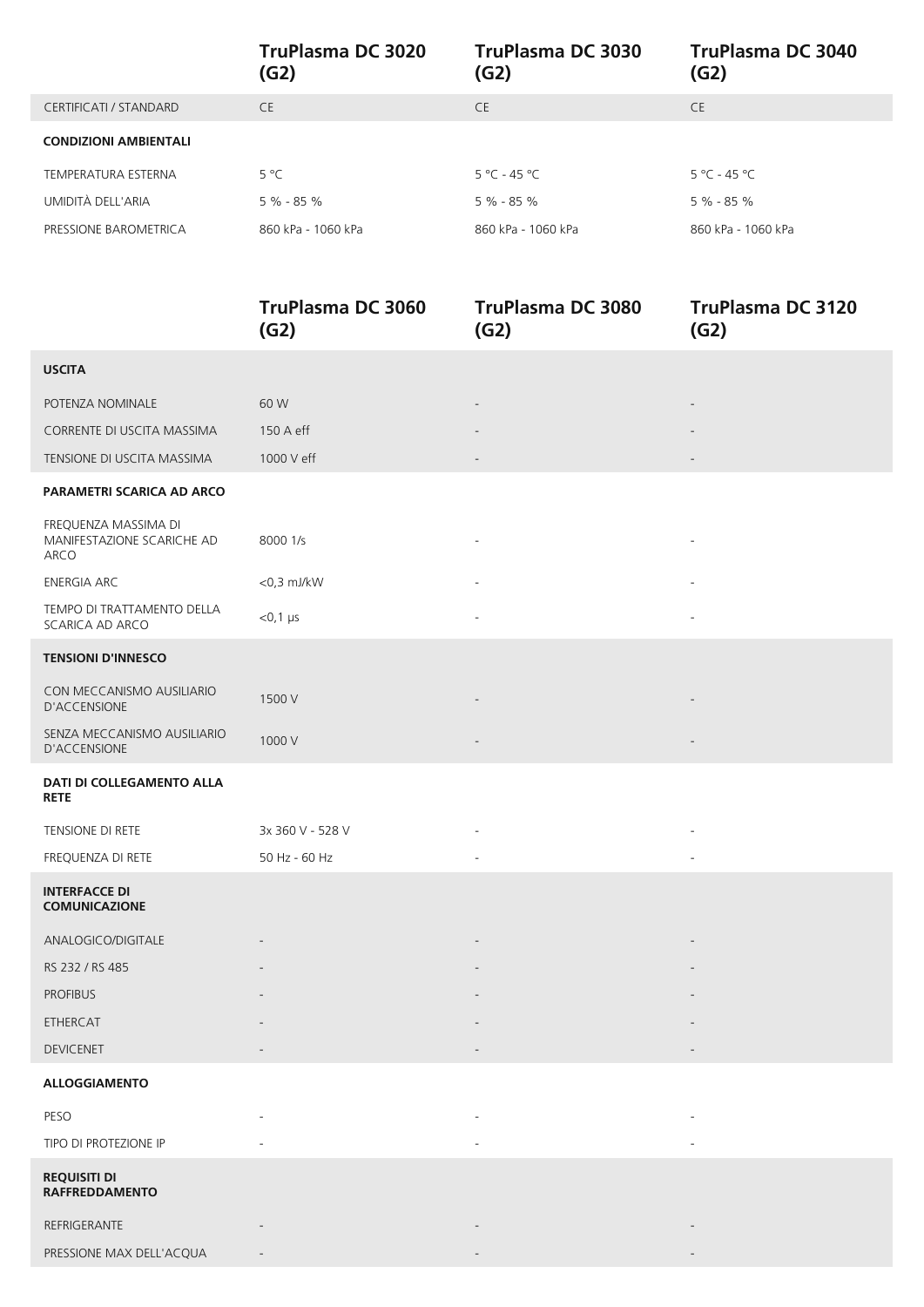|                                         | <b>TruPlasma DC 3060</b><br>(G2) | TruPlasma DC 3080<br>(G2) | <b>TruPlasma DC 3120</b><br>(G2) |
|-----------------------------------------|----------------------------------|---------------------------|----------------------------------|
| DIFFERENZA MIN. DI PRESSIONE            |                                  |                           |                                  |
| PORTATA MIN.                            |                                  |                           |                                  |
| TEMPERATURA REFRIGERANTE                |                                  | $\overline{\phantom{a}}$  |                                  |
| <b>DATI DI ALLACCIAMENTO CC</b>         |                                  |                           |                                  |
| QUANTITÀ DI TERMINALI                   |                                  |                           |                                  |
| <b>CORRENTE NOMINALE /</b><br>TERMINALE |                                  | $\overline{\phantom{a}}$  |                                  |
| <b>IN GENERALE</b>                      |                                  |                           |                                  |
| RENDIMENTO TOTALE                       |                                  |                           |                                  |
| CERTIFICATI / STANDARD                  |                                  |                           |                                  |
| <b>CONDIZIONI AMBIENTALI</b>            |                                  |                           |                                  |
| <b>TEMPERATURA ESTERNA</b>              | $\overline{\phantom{a}}$         | $\sim$                    | $\overline{\phantom{a}}$         |
| UMIDITÀ DELL'ARIA                       |                                  |                           |                                  |
| PRESSIONE BAROMETRICA                   | $\overline{\phantom{a}}$         |                           |                                  |

## **TruPlasma DC 3160 (G2)**

| <b>USCITA</b>                                        |                          |
|------------------------------------------------------|--------------------------|
| POTENZA NOMINALE                                     |                          |
| CORRENTE DI USCITA MASSIMA                           |                          |
| TENSIONE DI USCITA MASSIMA                           |                          |
| <b>PARAMETRI SCARICA AD ARCO</b>                     |                          |
| FREQUENZA MASSIMA DI MANIFESTAZIONE SCARICHE AD ARCO | $\overline{\phantom{a}}$ |
| <b>ENERGIA ARC</b>                                   |                          |
| TEMPO DI TRATTAMENTO DELLA SCARICA AD ARCO           |                          |
| <b>TENSIONI D'INNESCO</b>                            |                          |
| CON MECCANISMO AUSILIARIO D'ACCENSIONE               |                          |
| SENZA MECCANISMO AUSILIARIO D'ACCENSIONE             |                          |
| DATI DI COLLEGAMENTO ALLA RETE                       |                          |
| TENSIONE DI RETE                                     |                          |
| FREQUENZA DI RETE                                    |                          |
| <b>INTERFACCE DI COMUNICAZIONE</b>                   |                          |
| ANALOGICO/DIGITALE                                   |                          |
| RS 232 / RS 485                                      |                          |
| <b>PROFIBUS</b>                                      |                          |
| <b>ETHERCAT</b>                                      |                          |
| <b>DEVICENET</b>                                     |                          |
| <b>ALLOGGIAMENTO</b>                                 |                          |
| PESO                                                 | $\overline{\phantom{a}}$ |

TIPO DI PROTEZIONE IP